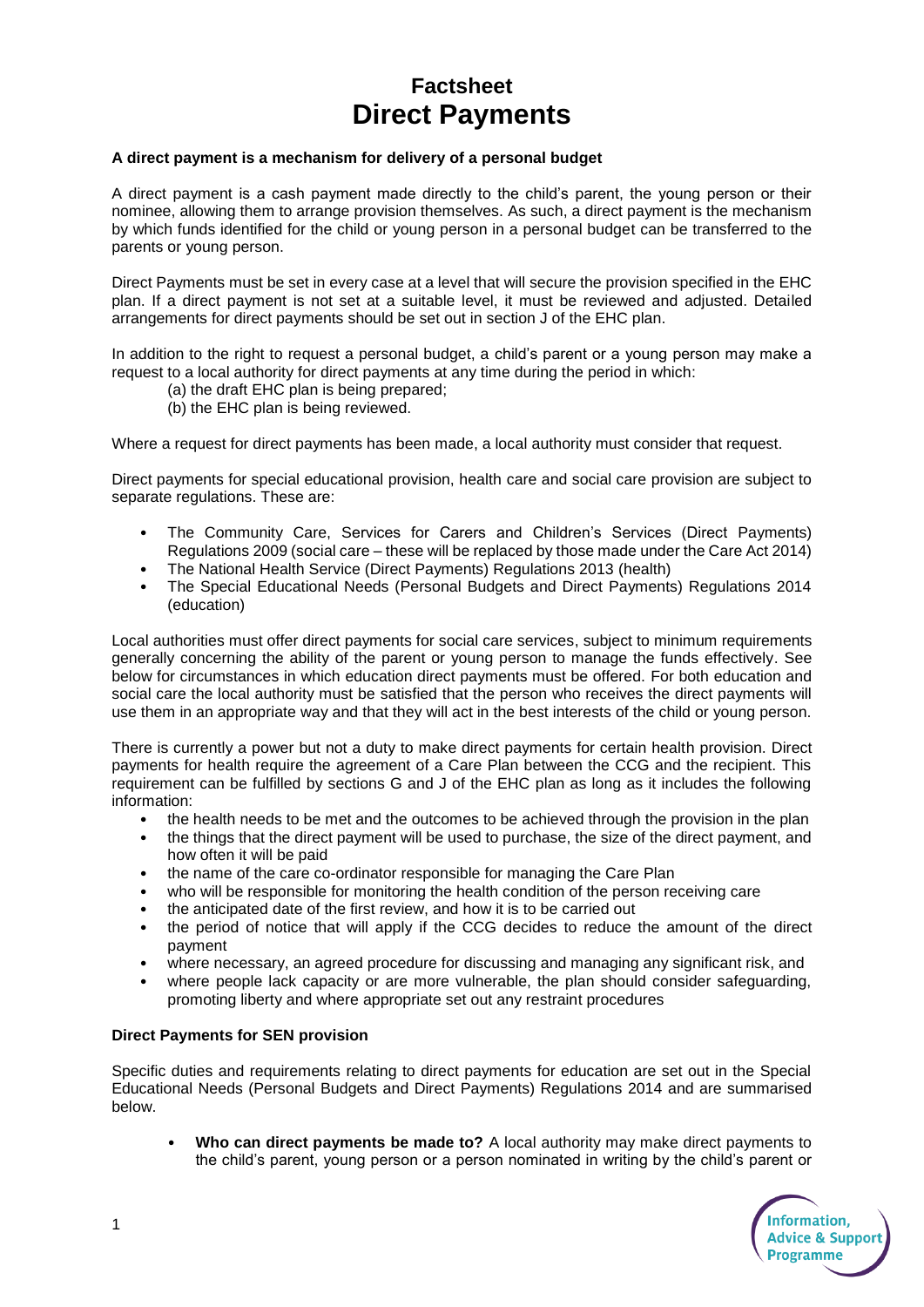the young person to receive direct payments on their behalf provided that the intended recipient:

- $\circ$  Appears capable of managing direct payments without assistance or with such assistance as may be available to them;
- o is over compulsory school age;
- $\circ$  does not lack capacity within the meaning of the 2005 Act to consent to the making of direct payments to them or to secure the agreed provision with any direct payment; and
- o is not an excluded person.
- **When can local authorities make direct payments?** A local authority may only make direct payments where they are satisfied that:
	- $\circ$  the recipient will use them to secure the agreed provision in an appropriate way;
	- $\circ$  where the recipient is the child's parent or a nominee, that person will act in the best interests of the child or the young person when securing the proposed agreed provision;
	- $\circ$  the direct payments will not have an adverse impact on other services which the local authority provides or arranges for children and young people with an EHC plan which the authority maintains; and
	- $\circ$  securing the proposed agreed provision by direct payments is an efficient use of the authority's resources.
- **What if a local authority decides not to make a direct payment?** The local authority must inform the child's parent or the young person of its decision, the reasons for the decision, and the right to request a review of the decision. Where requested to do so, the local authority must review its decision, considering any representations made by the child's parents or the young person. They must then inform in writing the outcome of the review, giving reasons.
- **Will there be any conditions on making direct payments?** A local authority must not make direct payments unless the local authority has provided written notice to the recipient, specifying:
	- $\circ$  the name of the child or young person in respect of whom direct payments are to be made;
	- o the goods or services which are to be secured;
	- o the proposed amount;
	- o any conditions on how direct payments may be spent
	- the dates for payments into the bank account approved by the local authority.

Upon receipt of the written notice, the direct payments recipient must confirm in writing that they agree to receive the direct payments in accordance with any condition and that they will notify the local authority of any changes in circumstances which might affect the need for the agreed provision. They must also agree to use the bank account solely for the purposes of mananging direct payments (including for health and social care). The recipient must keep a record of the money paid in and withdrawn and provide information to the local authority regarding the account and agreed provision on request.

- **Is permission of the school required?** A local authority may not make direct payments in respect of any goods or services which are to be used or provided in an early years setting, school or post-16 institution without the written consent of the head teacher, principal or the person occupying an equivalent position.
- **How is the amount of direct payments calculated?** The local authority must ensure that the amount of direct payments is sufficient to secure the agreed provision. The local authority may increase or reduce the amount of direct payments provided that the authority is satisfied that the new amount is sufficient to secure the agreed provision.
- **What happens if the direct payments are not used?** The local authority may reduce the amount of direct payments where payments remain unused and the local authority considers that it is reasonable to offset unused direct payments against the outstanding amount to be paid.